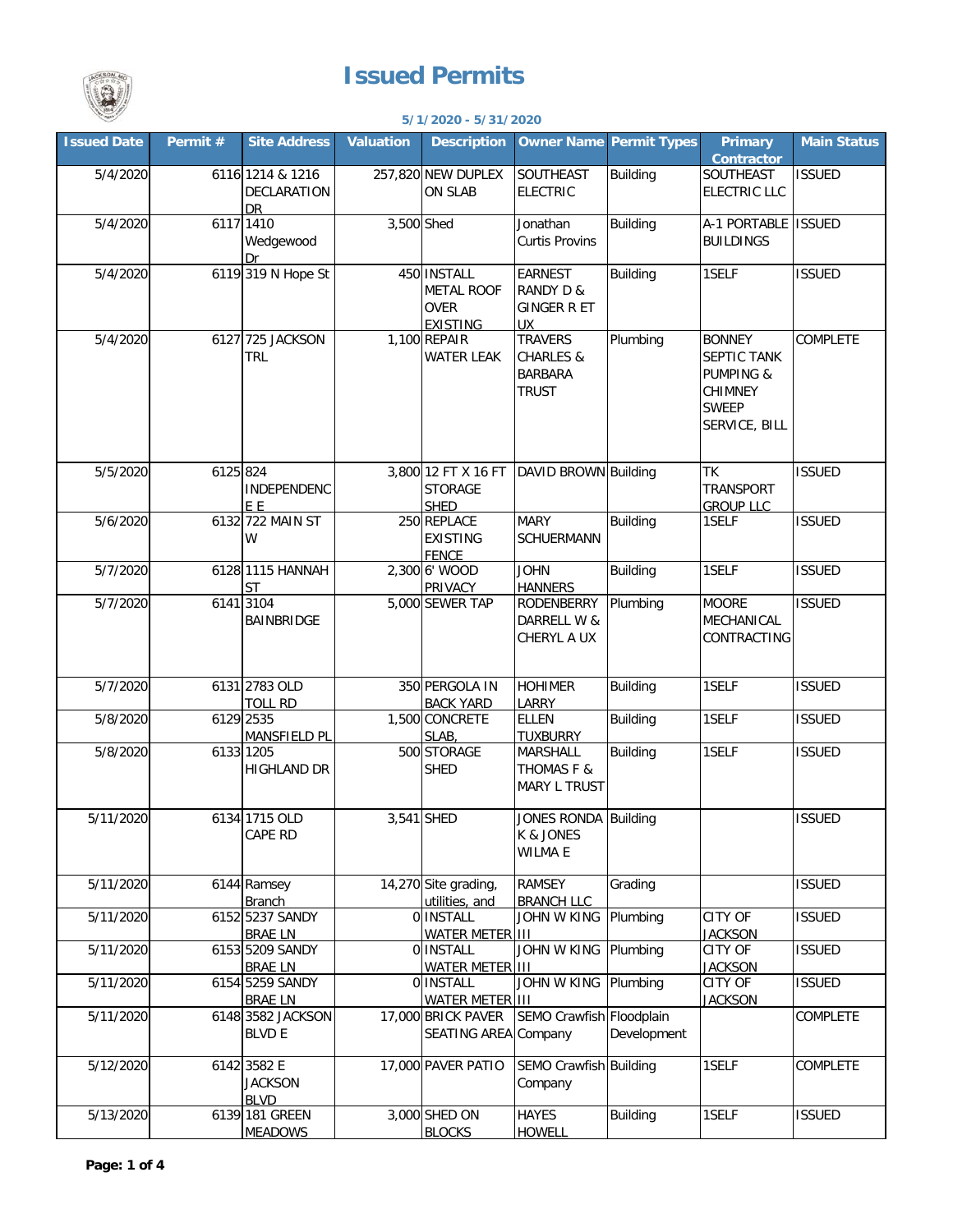| 5/13/2020 | 6130 5437<br><b>FLATROCK TR</b>  |                | 120,905 NEW SING<br><b>FAM RES</b>           | JOHN W KING Building                                   |                 | <b>J PARK LLC</b>                                           | <b>ISSUED</b> |
|-----------|----------------------------------|----------------|----------------------------------------------|--------------------------------------------------------|-----------------|-------------------------------------------------------------|---------------|
| 5/13/2020 | 5234 2652 Travelers<br>Way A & B | 230,000 Duplex |                                              | Appleton<br><b>Valley Farms</b><br><b>INC</b>          | <b>Building</b> | LICHTENEGGE<br>R<br><b>CONSTRUCTIO</b>                      | <b>ISSUED</b> |
| 5/14/2020 | 6156 2725 s hope st              |                | 0 RELOCATE<br>WATER METER N                  | <b>STACY KEVIN</b>                                     | Excavating      | N LLC<br><b>CITY OF</b><br><b>JACKSON</b>                   | <b>ISSUED</b> |
| 5/14/2020 | 6157 2732 S HOPE<br>ST           |                | 0 RELOCATE<br>WATER METER DEVELOPMEN         | <b>QUAIL CREEK</b><br>T CO                             | Excavating      | CITY OF<br><b>JACKSON</b>                                   | <b>ISSUED</b> |
| 5/14/2020 | 6158 2775 S HOPE<br><b>ST</b>    |                | 0 RELOCATE<br><b>WATER METER ALLEN</b>       | <b>HILL GENE</b>                                       | Excavating      | CITY OF<br><b>JACKSON</b>                                   | <b>ISSUED</b> |
| 5/14/2020 | 6159 2848 S HOPE<br><b>ST</b>    |                | 0 RELOCATE<br>WATER METER PAUL E &           | <b>PROKOPF</b><br><b>VICKI A UX</b>                    | Excavating      | CITY OF<br><b>JACKSON</b>                                   | <b>ISSUED</b> |
| 5/14/2020 | 6160 2935 S HOPE<br><b>ST</b>    |                | 0 RELOCATE<br>WATER METER DAVID L &          | <b>POSTON</b><br><b>TRACY L</b>                        | Excavating      | CITY OF<br><b>JACKSON</b>                                   | <b>ISSUED</b> |
| 5/14/2020 | 6161 215 TIMBER<br>LN DR         |                | 0 RELOCATE<br>WATER METER PROPERTIES         | <b>SILVER KEY</b><br>LLC                               | Excavating      | <b>CITY OF</b><br><b>JACKSON</b>                            | <b>ISSUED</b> |
| 5/14/2020 | 6162 1615 S HOPE<br><b>ST</b>    |                | 0 RELOCATE<br>WATER METER WILLIAM N &        | <b>MYERS</b><br>CHARLA UX                              | Excavating      | <b>CITY OF</b><br><b>JACKSON</b>                            | <b>ISSUED</b> |
| 5/14/2020 | 6163 1005 S HOPE<br><b>ST</b>    |                | 0 RELOCATE<br>WATER METER F TRUST 2007       | <b>BRUGGER BEN</b>                                     | Excavating      | <b>CITY OF</b><br><b>JACKSON</b>                            | <b>ISSUED</b> |
| 5/14/2020 | 6164 925 s hope st               |                | 0 RELOCATE<br>WATER METER MARY LOU           | <b>MCDOWELL</b>                                        | Excavating      | <b>CITY OF</b><br><b>JACKSON</b>                            | <b>ISSUED</b> |
| 5/14/2020 | 6165 514 kent st                 |                | 0 RELOCATE<br>WATER METER RONALD J &         | <b>KOENIG</b><br><b>MARY R</b><br><b>TRUST</b>         | Excavating      | CITY OF<br><b>JACKSON</b>                                   | <b>ISSUED</b> |
| 5/14/2020 | 6166 1603 S HOPE<br><b>ST</b>    |                | 0 RELOCATE<br>WATER METER L & LISA L UX      | <b>CRITES BRENT Excavating</b>                         |                 | <b>CITY OF</b><br><b>JACKSON</b>                            | <b>ISSUED</b> |
| 5/15/2020 | 6140 902 ROYCE DR                |                | 2,500 WIDEN<br><b>DRIVEWAY</b>               | <b>HEISSERER</b><br>MARK R &<br><b>SHANNON R</b><br>UX | Driveway        | <b>FOLTZ</b><br><b>BROTHERS</b><br><b>CONSTRUCTIO</b><br>N. | <b>ISSUED</b> |
| 5/15/2020 | 6171 811 W MAIN<br><b>ST</b>     |                | 2,000 UPDATING<br><b>SERVICE</b>             | <b>STEFFENS</b><br><b>KENDRA D</b>                     | Electrical      | <b>BROOKS</b><br><b>ELECTRIC LLC</b>                        | COMPLETE      |
| 5/18/2020 | 6173 519 maple dr                |                | 1,000 repair gas line<br>and driveway        | <b>WICHERN</b><br><b>PROPERTIES</b><br><b>LLC</b>      | Driveway        | LIBERTY<br><b>UTILITIES</b>                                 | <b>ISSUED</b> |
| 5/18/2020 | 6182 508 N NEAL ST               |                | 600 REPLACING<br>PLUMBING IN<br><b>HOUSE</b> | DON & DEBBIE Plumbing<br><b>HENDRIX</b>                |                 | 1SELF                                                       | COMPLETE      |
| 5/18/2020 | 6187 2050 walton dr              |                | 0 emergency<br>repair water<br>service       | <b>MAKA</b><br><b>JACKSON LLC</b>                      | Excavating      | <b>CITY OF</b><br><b>JACKSON</b>                            | <b>ISSUED</b> |
| 5/18/2020 | 6135 1526 DONNA<br>LYNN DR       |                | 300 RUN ELEC TO<br><b>SHED</b>               | <b>MICHELLE</b><br><b>RAMSEY</b>                       | Electrical      | 1SELF                                                       | <b>ISSUED</b> |
| 5/19/2020 | 6099 1991 PAR<br><b>CIRCLE</b>   |                | 40,959 IN GROUND<br>POOL                     | <b>SETH</b><br><b>HARRELL</b>                          | <b>Building</b> |                                                             | <b>ISSUED</b> |
| 5/19/2020 | 6143 504 S<br>SHAWNEE            |                | 3,000 WOOD<br>PRIVACY                        | CHANDLER<br><b>DOBBS</b>                               | <b>Building</b> | 1SELF                                                       | <b>ISSUED</b> |
| 5/19/2020 | 6147 4823<br><b>COVENTRY ST</b>  |                | 2,150 BLACK CHAIN<br><b>LINK FENCE</b>       | <b>KRISTINE</b><br><b>SANDERS</b>                      | <b>Building</b> | <b>BOOTHEEL</b><br><b>FENCE CO</b>                          | <b>ISSUED</b> |
| 5/19/2020 | 6188 508 N NEAL<br>ST            |                | 0 emergency<br>repair water<br>service       | DON & DEBBIE Excavating<br><b>HENDRIX</b>              |                 | CITY OF<br><b>JACKSON</b>                                   | <b>ISSUED</b> |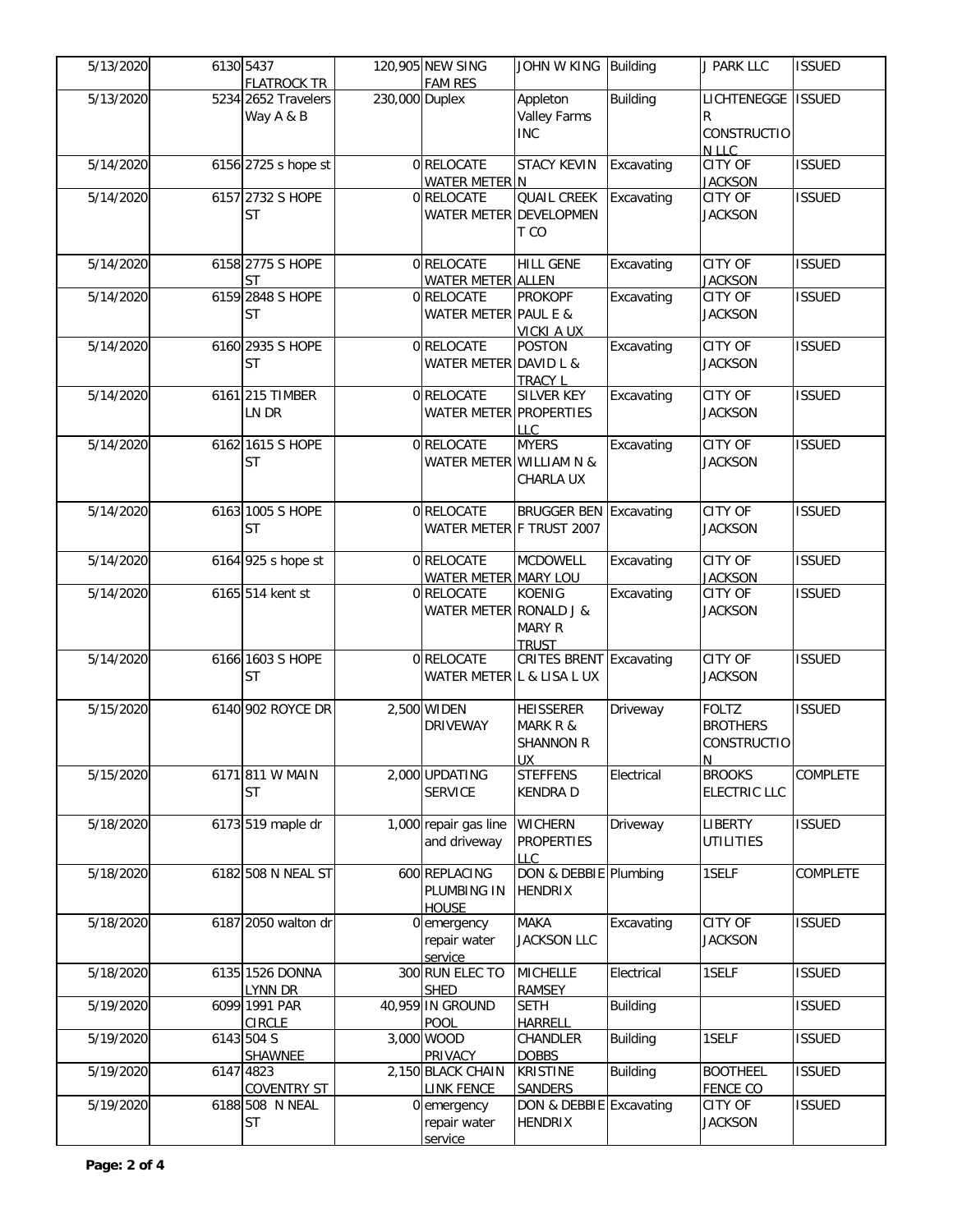| 5/19/2020 |          | 6189 510 S HOPE<br><b>ST</b>      |             | 0 RELOCATE<br>WATER METER R & DEBORAH                                 | SPRADLIN ART Excavating<br>G UX                              |                    | CITY OF<br><b>JACKSON</b>                                   | <b>ISSUED</b>   |
|-----------|----------|-----------------------------------|-------------|-----------------------------------------------------------------------|--------------------------------------------------------------|--------------------|-------------------------------------------------------------|-----------------|
| 5/19/2020 |          | 6190 935 HOPE ST<br>S             |             | 0 RELOCATE<br>WATER METER DAVID L &                                   | <b>POSTON</b><br><b>TRACY L</b>                              | Excavating         | CITY OF<br><b>JACKSON</b>                                   | <b>ISSUED</b>   |
| 5/19/2020 |          | 6191 1027 KENT ST                 |             | 0 RELOCATE<br><b>WATER METER</b>                                      |                                                              | Excavating         | <b>CITY OF</b><br><b>JACKSON</b>                            | <b>ISSUED</b>   |
| 5/20/2020 |          | 6192 1023 KENT ST                 |             | 0 RELOCATE<br><b>WATER METER CAROL J</b>                              | <b>SHERMAN</b>                                               | Excavating         | CITY OF<br><b>JACKSON</b>                                   | <b>ISSUED</b>   |
| 5/20/2020 |          | 6186 811 Main St W                |             | 500 repair sewer<br>line                                              | <b>STEFFENS</b><br><b>KENDRA D</b>                           | Plumbing           | <b>KRAMER</b><br>PLUMBING,<br>SEPTIC, &<br><b>SEWER INC</b> | <b>COMPLETE</b> |
| 5/20/2020 |          | 6167 568 OLD<br>POPLAR RD         |             | 4,000 METAL FENCE                                                     | <b>ALICIA</b><br><b>PRANCE</b>                               | <b>Building</b>    | <b>OUTDOOR</b><br>SOLUTIONS                                 | <b>ISSUED</b>   |
| 5/21/2020 |          | 6137 634 MAIN ST<br>W             | 6,500 ADD   | <b>ENTRANCE ON LLC</b><br><b>MORGAN ST &amp;</b><br>REMOVE 4          | <b>SISTER FIX</b>                                            | Driveway           | <b>STEVES</b><br><b>HAULING &amp;</b><br><b>EXCAVATING</b>  | <b>ISSUED</b>   |
| 5/21/2020 |          | 6184 345 PIONEER<br>ORCHARD       |             | 2,500 EXTENDING<br><b>DRIVEWAY</b>                                    | SHY KERRY L<br>& CHARON L<br>ET UX                           | Driveway           | <b>TYLER</b><br><b>MCNEELY</b>                              | <b>ISSUED</b>   |
| 5/21/2020 | 6198 873 | GREENSFERRY                       |             | 2,000 SEWER<br>REPLACEMENT                                            | <b>MARKET</b><br><b>KEVINN&amp;</b><br><b>CHERYL A</b>       | Plumbing           | <b>SCHAEFER</b><br>PLUMBING LLC                             | COMPLETE        |
| 5/26/2020 |          | 6193 3203 OAK<br>RIDGE DR         |             | 2,500 CONCRETE<br>PATIO                                               | <b>HENLEY</b><br>DONALD W &<br>SHERYL L UX                   | <b>Building</b>    | 1SELF                                                       | <b>ISSUED</b>   |
| 5/26/2020 |          | 6195 320 PIONEER<br>ORCHARD RD    |             | 3,200 WOOD<br>PRIVACY                                                 | <b>BREANNA</b><br>MACHIRAN                                   | <b>Building</b>    | <b>BOOTHEEL</b><br><b>FENCE CO</b>                          | <b>ISSUED</b>   |
| 5/26/2020 |          | 6206 219 N<br><b>MISSOURI</b>     | 12,000 DEMO | <b>BUILDING FOR GIRARDEAU</b><br>PARKINGLOT                           | CAPE<br><b>COUNTY</b>                                        | Demolition         | 1SELF                                                       | <b>ISSUED</b>   |
| 5/26/2020 |          | 6207 4896 Old Cape<br>Rd E        |             | 0 INSTALL<br>WATER METER CHARLES                                      | <b>WOOD</b><br>MICHAEL &<br><b>ESTELEE</b>                   | Excavating         | <b>CITY OF</b><br><b>JACKSON</b>                            | <b>ISSUED</b>   |
| 5/26/2020 |          | 6083 601 JACKSON<br><b>BLVD E</b> |             | 1,067,001 BUILD DRIVE<br>THRU COFFEE<br><b>HOUSE</b>                  | K&B<br><b>INVESTMENT</b><br><b>PROPERTIES</b><br>LLC         | <b>Building</b>    | <b>KNOEBEL</b><br><b>CONSTRUCTIO</b><br>N, INC              | <b>ISSUED</b>   |
| 5/27/2020 | 6146 675 | <b>MULBERRY ST</b>                |             | 0 CONCRETE<br>PATIO                                                   | GARD<br><b>BERNARD J &amp;</b><br>MANDI LUX                  | Driveway           | <b>WIGGINS</b><br>CONCRETE,<br><b>TRAVIS</b>                | <b>COMPLETE</b> |
| 5/27/2020 |          | 6196 430 W<br><b>DEERWOOD</b>     |             | 6,746 BLACK CHAIN<br><b>LINK FENCE</b>                                | <b>JESSICA &amp;</b><br>COREY<br><b>GIRARD</b>               | <b>Building</b>    | <b>BOOTHEEL</b><br><b>FENCE CO</b>                          | <b>ISSUED</b>   |
| 5/28/2020 | 6200 314 | ELMWOOD                           |             | 3,000 PRIVACY<br><b>FENCE WOOD</b>                                    | CHRISTEN<br><b>STONEKING</b>                                 | <b>Building</b>    | 1SELF                                                       | <b>ISSUED</b>   |
| 5/28/2020 |          | 6149 2515<br>Lakeshore Dr         |             | 0 Request for an CARLTON<br>8' variance for                           | <b>KATHY S</b>                                               |                    |                                                             | COMPLETE        |
| 5/28/2020 |          | 6150 820 DREW<br>AVE              |             | 0 REQUEST FOR<br>A 3' VARIANCE<br><b>FROM THE</b><br><b>ALLOWABLE</b> | <b>WERNER</b><br><b>TIMOTHY L &amp;</b><br><b>JO M TRUST</b> | Zoning<br>Variance |                                                             | COMPLETE        |
| 5/28/2020 |          | 6209 648 FOREST<br><b>ST</b>      |             | 0 INSTALL<br>WATER METER CRYSTAL                                      | <b>DENNIS &amp;</b><br><b>JONES</b>                          | Excavating         | CITY OF<br><b>JACKSON</b>                                   | <b>ISSUED</b>   |